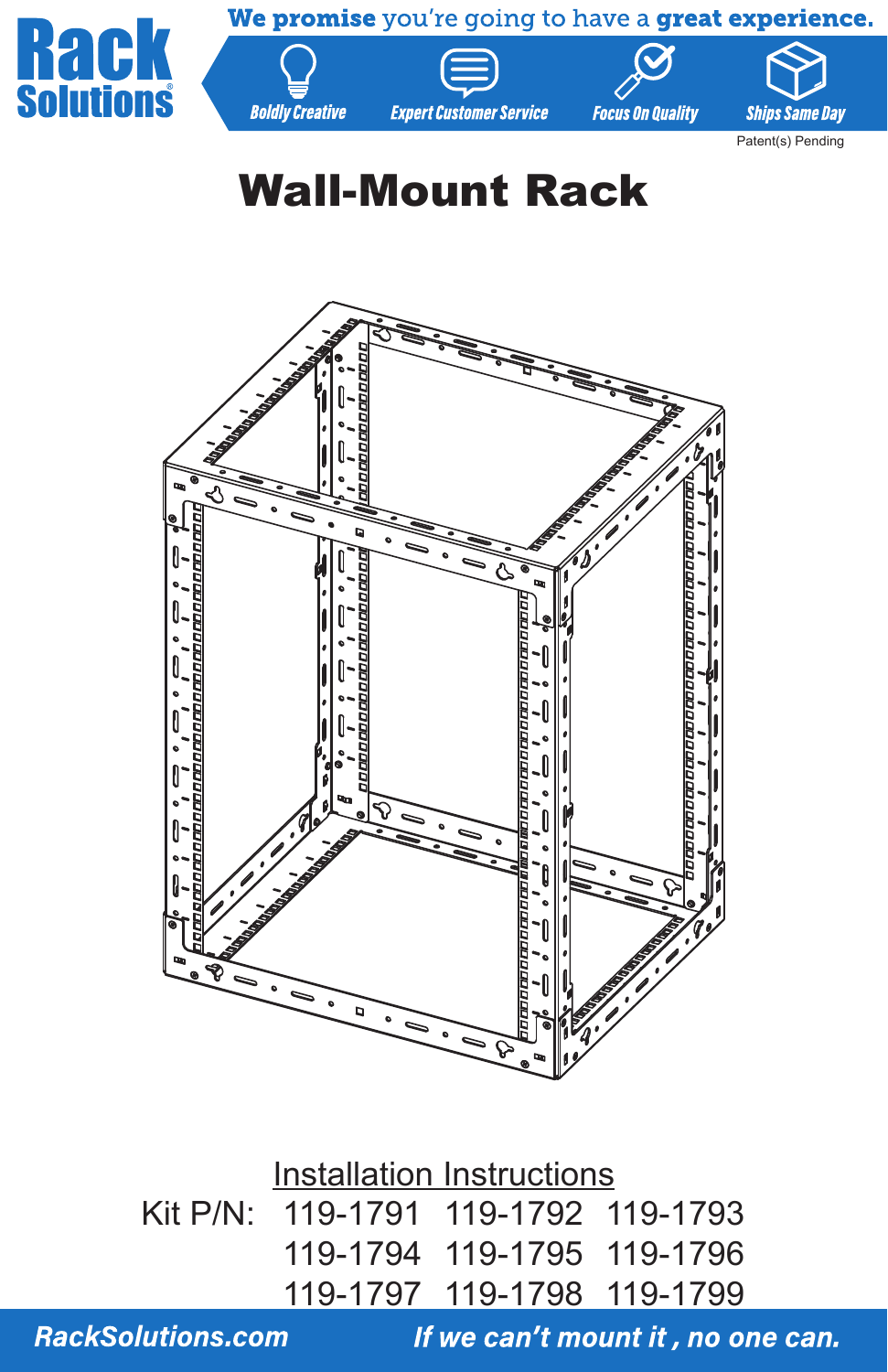# **Kit Contents**

**(2) Frames**

**(4) Posts**

#### **Assembly Hardware Kit:**

(32) 10-32 x .375" Flat Head Screws

#### **Mounting Hardware Kit:**

(4) .25" Hex lag Screws (4) .281 Flat Washers

**Rack Mount Hardware Kit:**

(20) 12-24 x .500" Pan Head Screws (20) 12-24 Cage Nuts

# **Assembly Instructions**

**Step 1.** Align Post: Set one Frame on a flat surface. Take one Post and align the single Horizontal Lance in the corner of the Frame with the Horizontal Slot on the Post. Insert the Lance into the Slot, and slide the Post outward until the two Vertical Lances are inserted in the Vertical Slots.



**Step 2.** Secure Post: Using (4) flat head screws, secure the Post to the Frame. Install the screws on the side with the two Vertical Lances first to pull the Post into alignment. To ensure proper screw engagement, use a hand screwdriver. **Do not** start screws with a drill. Do not fully tighten the screws yet.



**Page 2 RackSolutions.com**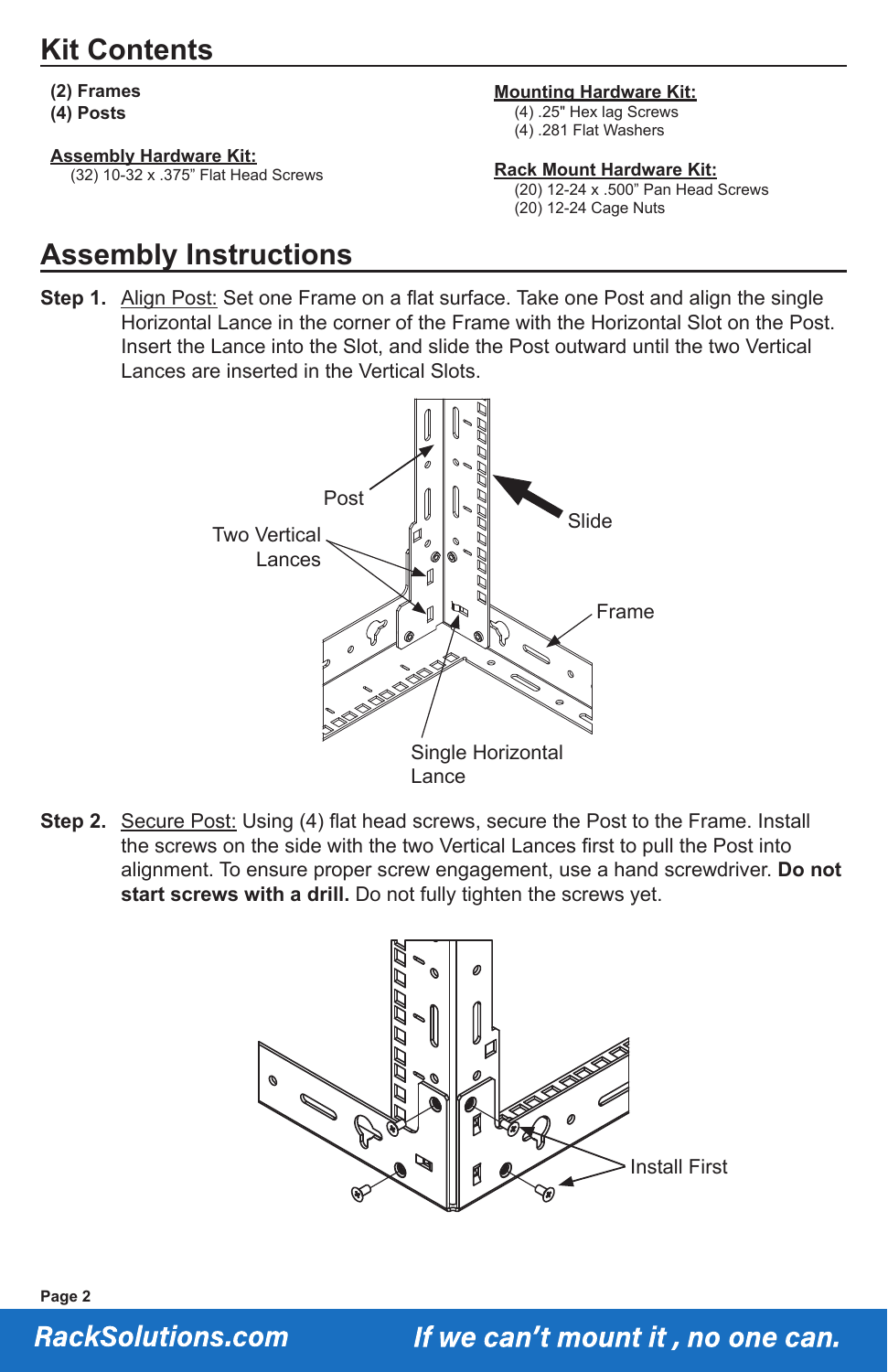# **Assembly Instructions**

Step 3. Complete Assembly: Set the assembly on its side with the Post laying on a flat surface. Place the second Frame at the other end of the Post, aligned in the same direction as the first Frame. Using the same process as in Step 1, slide the Lances into the Slots, and secure with flat head screws. Repeat Steps 1-3 until all (4) Posts are installed. **Tighten all screws once the rack is fully assembled.**



**Step 4.** Mounting: Refer to the appropriate mounting instructions below.

| <b>Instructions</b>                       | Page |
|-------------------------------------------|------|
| <b>General Mounting Instructions</b>      |      |
| <b>Mounting Into Wood Studs</b>           | 5    |
| Mounting to Drywall (Wood or Metal Studs) | 6    |
| Floor and Desktop Locations               | 8    |
| Maximum Weight Capacity                   | 8    |

**Page 3**

**RackSolutions.com**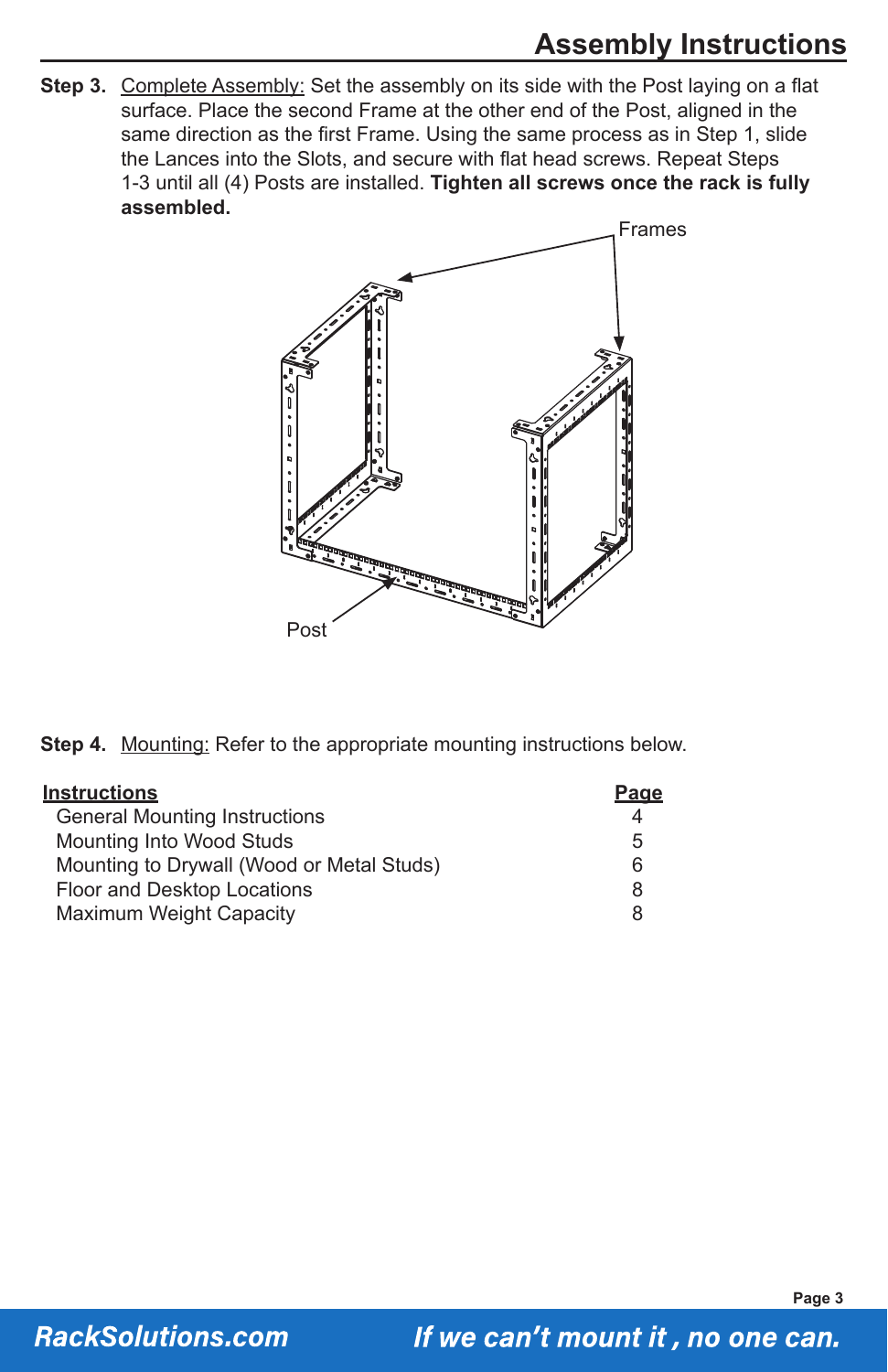# **General Mounting Instructions**

Determine Location and Orientation: The mounting location should take into account access, cable routing, and airflow. This rack system should be mounted vertically, with any of the 4 faces against the wall as shown.

Be sure to take into account the space required for installing and removing equipment.

**Note: For wall types not mentioned below, contact a professional engineer for mounting recommendations.** 



Key-hole Locations

**Page 4 RackSolutions.com**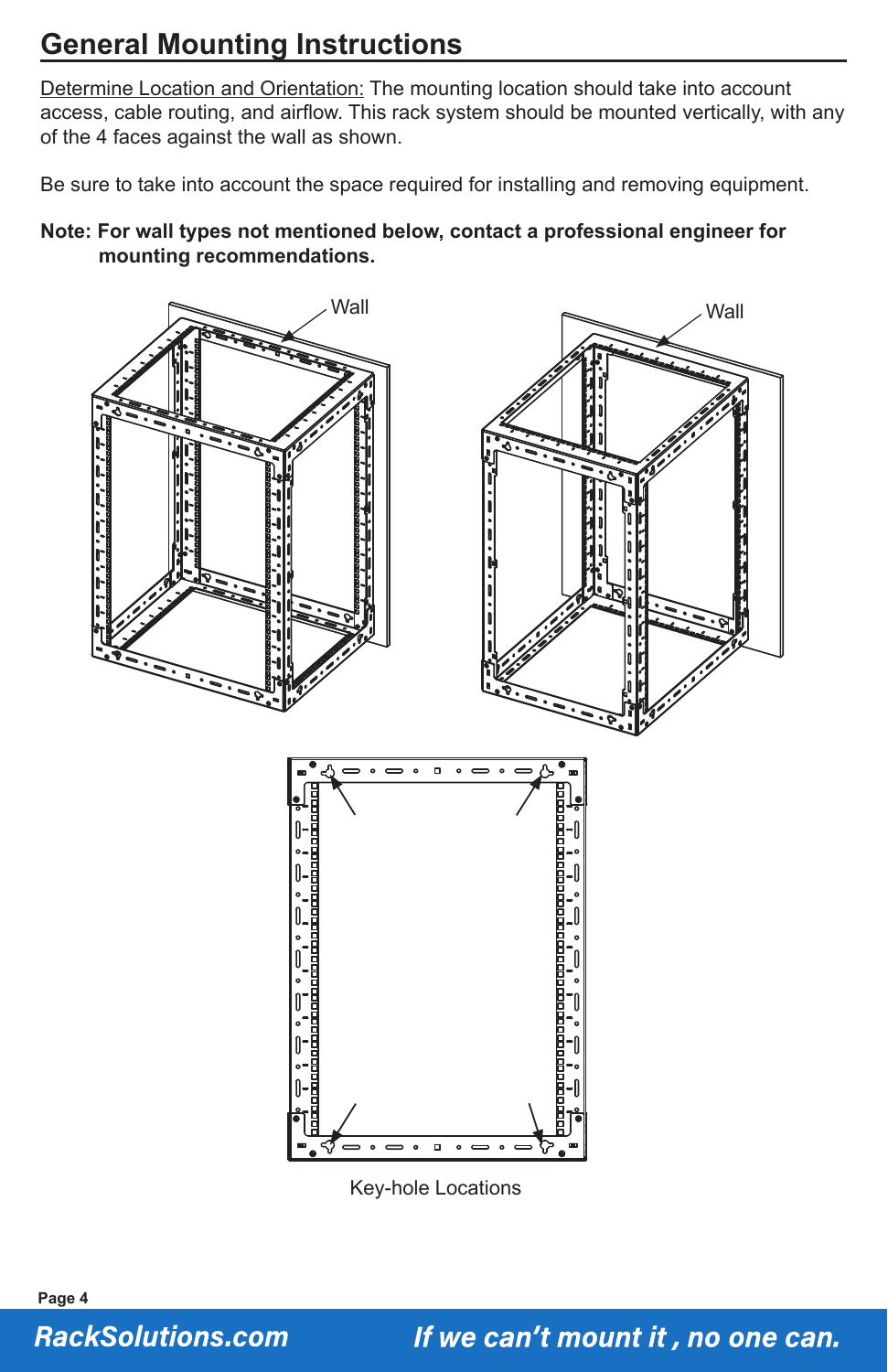# **Mount Into Wood Studs**

- **Step 1.** Mark location of Rack: Ensure that the wood studs are on 16" Centers. Locate the center of the studs. Mark a location on the wall at the center of one stud so that the rack will be at the desired height. Mark another location 16" horizontal from the first mark ensuring that both marks are level and are at the center of each stud.
- **Step 2.** Installing upper lag bolts: Using a 3/16" drill bit, drill holes at least 2.25" deep in the locations marked on the wall. Ensure that the holes are being drilled into the center of the stud. Install the supplied  $(2)$  Lag Bolts and  $(2)$  Washers into the holes leaving about 1/2" of thread exposed. Hang the rack onto the Lag Bolts through the Upper Key-Holes.
- **Caution: All Lag Bolts must be installed into the center of the wood studs in order to support the maximum weight.**



Upper Key-Hole

- **Step 3.** Installing lower lag bolts: With the rack flush against the wall, mark locations 1/8" below the top of the Lower Key-Holes. Remove the rack from the wall. Using a 3/16" drill bit, drill holes at least 2.25" deep in the locations marked on the wall. Hang the rack back onto the top Lag Bolts. Install the supplied (2) Lag Bolts and (2) Washers through the Lower Key-Holes. Firmly tighten all Lag Bolts against the rack.
- **Caution: All Lag Bolts must be installed into the center of the wood studs in order to support the maximum weight.**



**RackSolutions.com**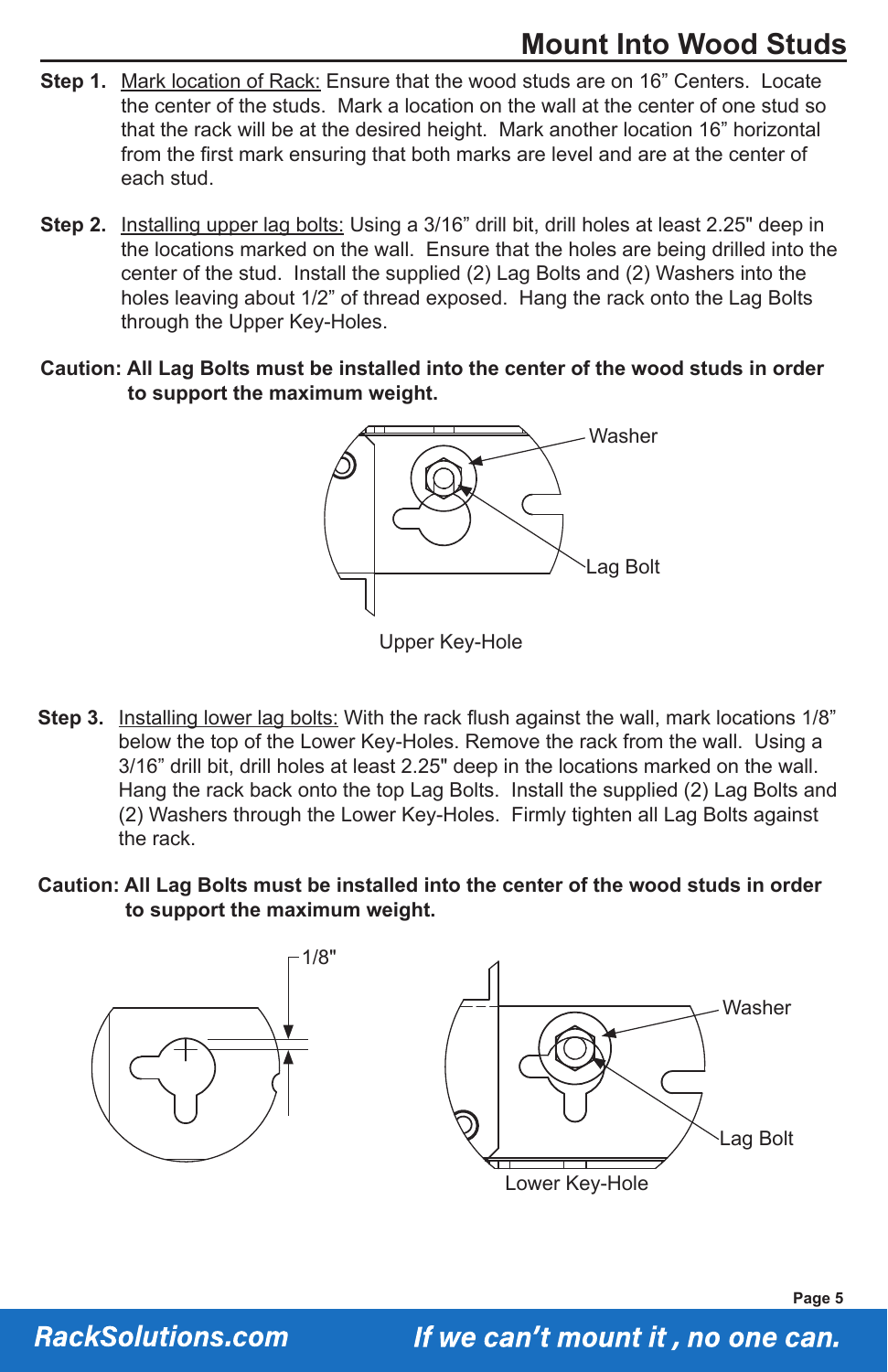# **Mounting to Drywall (Wood or Metal Studs)**

**Step 1.** Determine plywood dimension: Mounting to drywall or metal studs requires the installation of a 3/4" thick sheet of plywood. The plywood sheet should be wide enough so that it may be attached to at least 3 studs. There will be at least 12" of plywood above and greater than 1" below the rack when mounted.



**Step 2.** Plywood Preparation: Place appropriate construction adhesive in 16 circular beads, as shown, on the side of the plywood to be placed against the wall. Place the plywood on the wall so that the rack will be centered on the plywood and in the desired location when installed.



**Step 3.** Securing Plywood: See the figure on the next page. Using 2-1/2" drywall screws, secure the plywood to the studs in the following configuration: 15 screws through the studs at the top (5 on each stud spaced 4" apart, starting 11" above where the top of the rack will be when mounted) and 3 screws through the studs at the bottom (1 on each stud at 1" from the bottom of the plywood). Allow construction adhesive to set per manufacturer's instructions before mounting the rack.

**Caution: Three studs must be used to mount the plywood in order to support the maximum weight.** 

**Page 6**

#### **RackSolutions.com**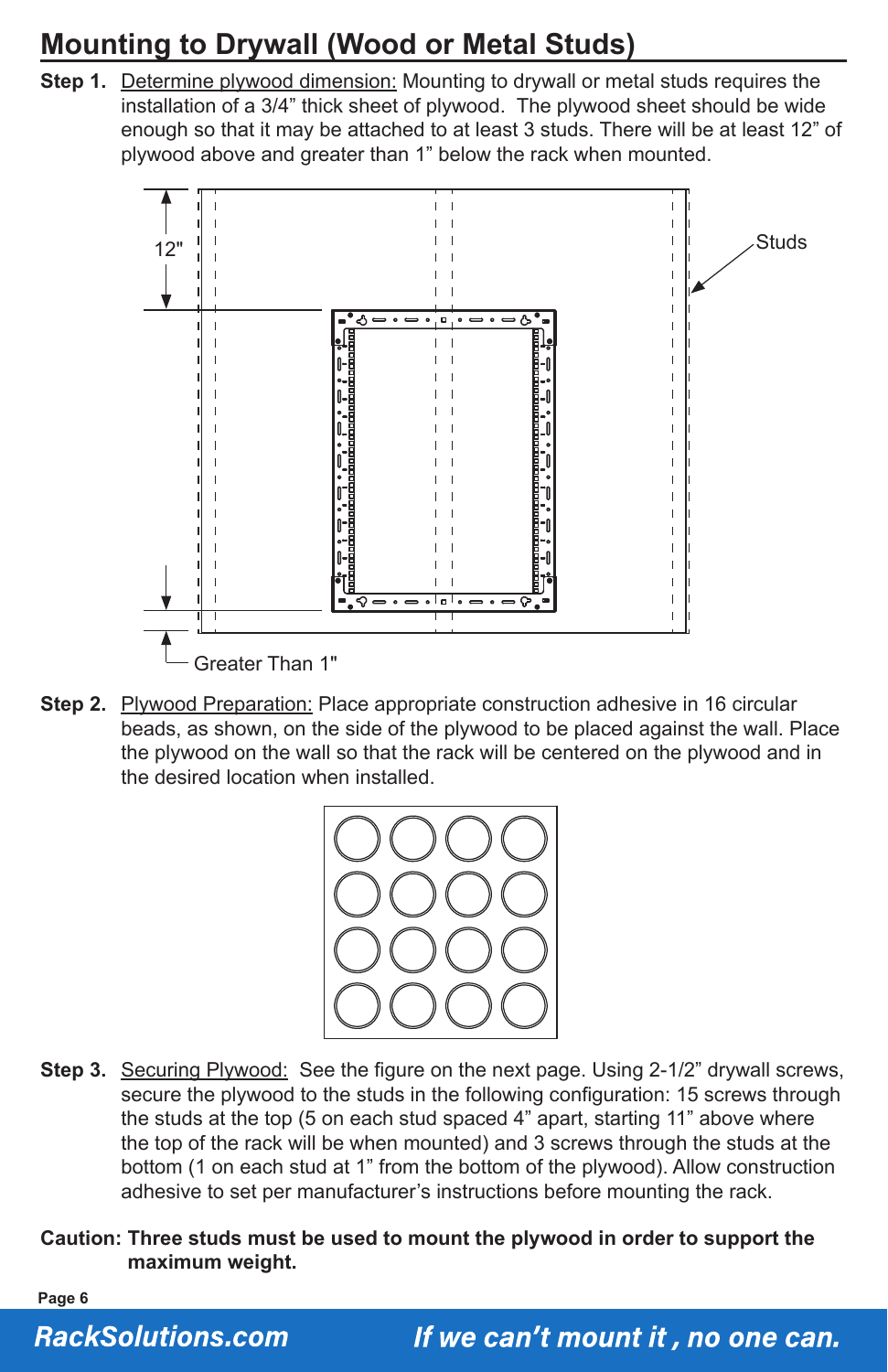# **Mounting to Drywall (Wood or Metal Studs)**



**Step 4.** Installing Upper Lag Bolts: Mark a location on the plywood so that the rack will be at the desired position. Mark another location 16" from the first mark ensuring that the two marks are level. Using a 3/16" drill bit, drill holes through the plywood in the marked locations. Install the supplied (2) Lag Bolts and (2) Washers into the holes, leaving about 1/2" of thread exposed. Hang the rack onto the Lag Bolts through the Upper Key-Holes.



**Step 5.** Installing Lower Lag Bolts: With the rack flush against the plywood, mark locations 1/8" below the top of the Lower Key-Holes. Remove the rack from the plywood. Using a 3/16" drill bit, drill holes through the plywood in the marked locations. Hang the rack back onto the Top Lag Bolts. Install the supplied (2) Lag Bolts and (2) Washers through the Lower Key-Holes. Firmly tighten all Lag Bolts against the rack.





**RackSolutions.com**